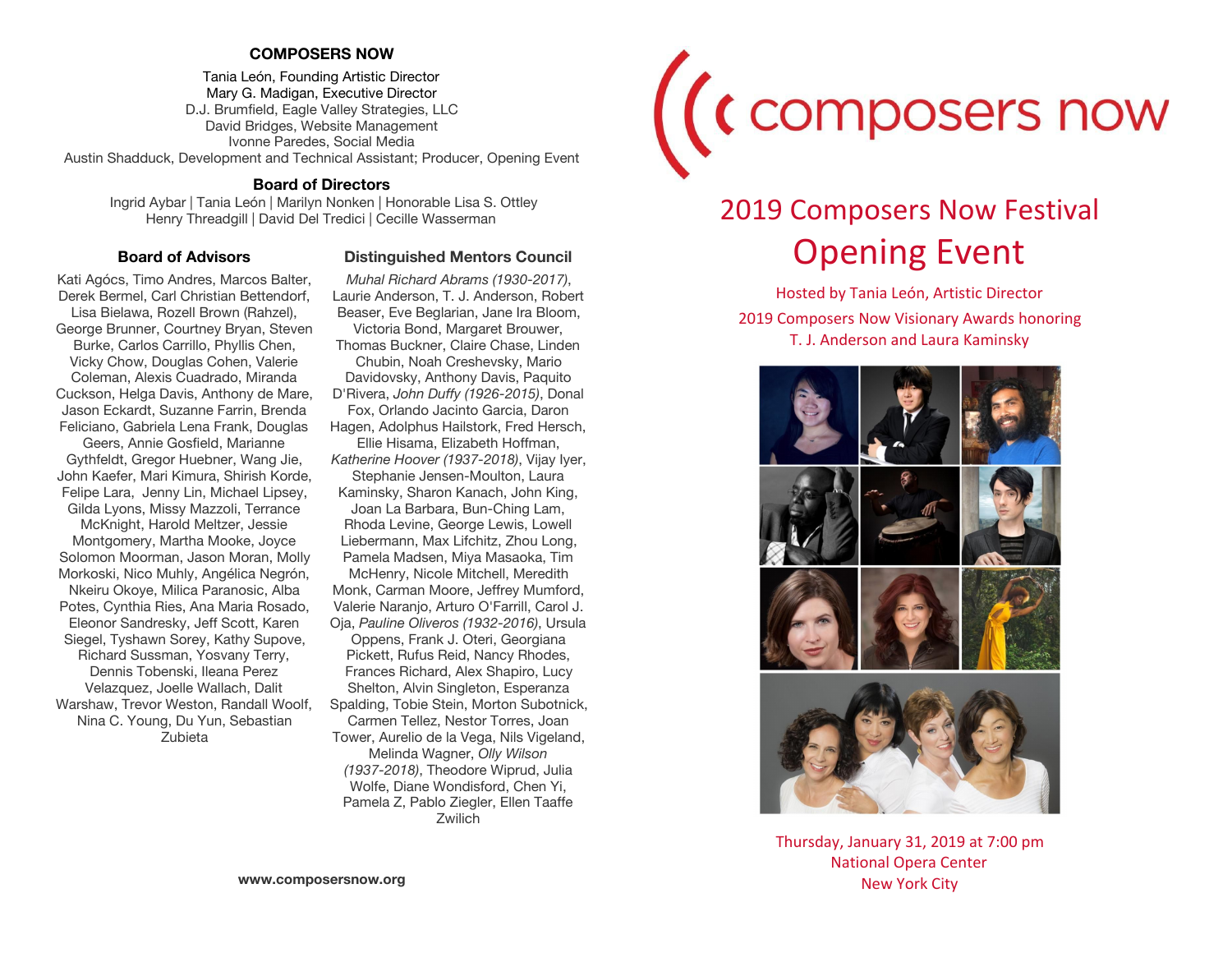## 2019 Composers Now Visionary Awardees



**T.J. Anderson** talks risks, doubt, and the choice between something you're good at and something you love. T.J. is <sup>a</sup> composer, conductor, orchestrator, and educator. He is well known for his orchestration of the ScottJoplin opera, *Treemonisha*. T.J. has received awards from The Rockefeller Foundation andThe John Simon Guggenheim Foundation, among others. He has also been commissioned by the National Endowment for the Arts, Yo Yo Ma, Bill T. Jones/Arnie Zane Dance Company, and Harvard University,

among many others. As <sup>a</sup> lecturer, consultant, and visiting composer, he has appeared in institutions in the U.S., Brazil, Germany, France, and Switzerland.

(Video: "Any man or woman in <sup>a</sup> bath tub can give you <sup>a</sup> tune" produced by Kindling Group for *What's Your Calling?)*



**Laura Kaminsky**, "one of the top 35 female composers in classical music" (*The Washington Post*), frequently addresses issues including sustainability, war, and human rights in her work. "Full of fire as well as ice, [she writes] in an idiom that contrasts dissonance and violence with tonal beauty and meditative reflection. It is strong stuff." (*American Record Guide*) With co-librettists Mark Campbell and Kimberly Reed she has created the most widely-produced contemporary opera in the U.S., *As One*

(2014), *Some Light Emerges* (Houston Grand Opera 2017), and the forthcoming *Today It Rains* (Opera Parallèle/American Opera Projects 2019). Upcoming: <sup>a</sup> Piano Quintet for Ursula Oppens and the Cassatt String Quartet; and with Reed, *Postville*, inspired by the unprecedented and devastating immigration raid there in 2008, for <sup>a</sup> consortium led by Santa Fe and San Francisco operas. She is head of composition at the Conservatory of Music/SUNY Purchase.

*Photos: T.J. Anderson by Andrew Ross, Laura Kaminsky by Rebecca Allan.*

### Program

### *Welcome and Presentation of the 2019 Composers Now Visionary Awards*

T.J. Anderson, presented by Tania León

Video: "Any man or woman in a bath tub can give you a tune"

Laura Kaminsky, presented by Ursula Oppens

### **Yuri Lee** (b. 2004)

*Blustery Day* (2019)

Face the Music: Nina Uesato and Yuri Lee, violins; Musajon Khakharov, viola; Laura Melnicoff, cello; coached by Adrianna Mateo

### **Yusei Hata** (b. 2002)

*Very Short* (2019) Face the Music: Ruby Pine and Yusei Hata, violins; Liliana Peeler, viola; Alma Zurita McKinnon, cello; coached by Whitney George

### **Laura Kaminsky** (b. 1956)

*Forage*, third movement of *Rising Tide* (2012) Cassatt String Quartet: Muneko Otani and Jennifer Leshnower, violins; Ah Ling Neu, viola; Elizabeth Anderson, cello

Final scene from the opera *Today It Rains* (2018) Blythe Gaissert, mezzo-soprano; Kristen Kemp, piano

### **Gusti Komin Darta** (b. 1978)

*Tipat Taluh* (World Premiere) for *gender wayang Aptiningulun* (2009) for *gender wayang* Saiban: Gusti Komin Darta, Bethany Collier, Savanna Morrison, Sarah Mullins

**Major A. Scurlock** (b. 1972) with Kendra J. Ross

*Black Moon (La Lune Noir)* (2011) Monstah Black, choreographer and costumes; Holly Daggers, visual designer; Karma Mayet Johnson, vocals; Eddie Alsina, guitar; Major A. Scurlock, keyboard; Kendra J. Ross, Sunder Ashni, DeeArah Wright, Adaku Utah, dancers; M. Asli, videographer

**Samuel Torres** (b. 1976) *Aguazul* (2019) Samuel Torres, Maracas Llaneras

### **Joseph Keckler**

"Goth Song", "City," and "GPS Song" "Goth Song" video by Joseph Keckler and Laura Terruso Joseph Keckler, voice; Dan Bartfield, violin; Matthew Dean Marsh, piano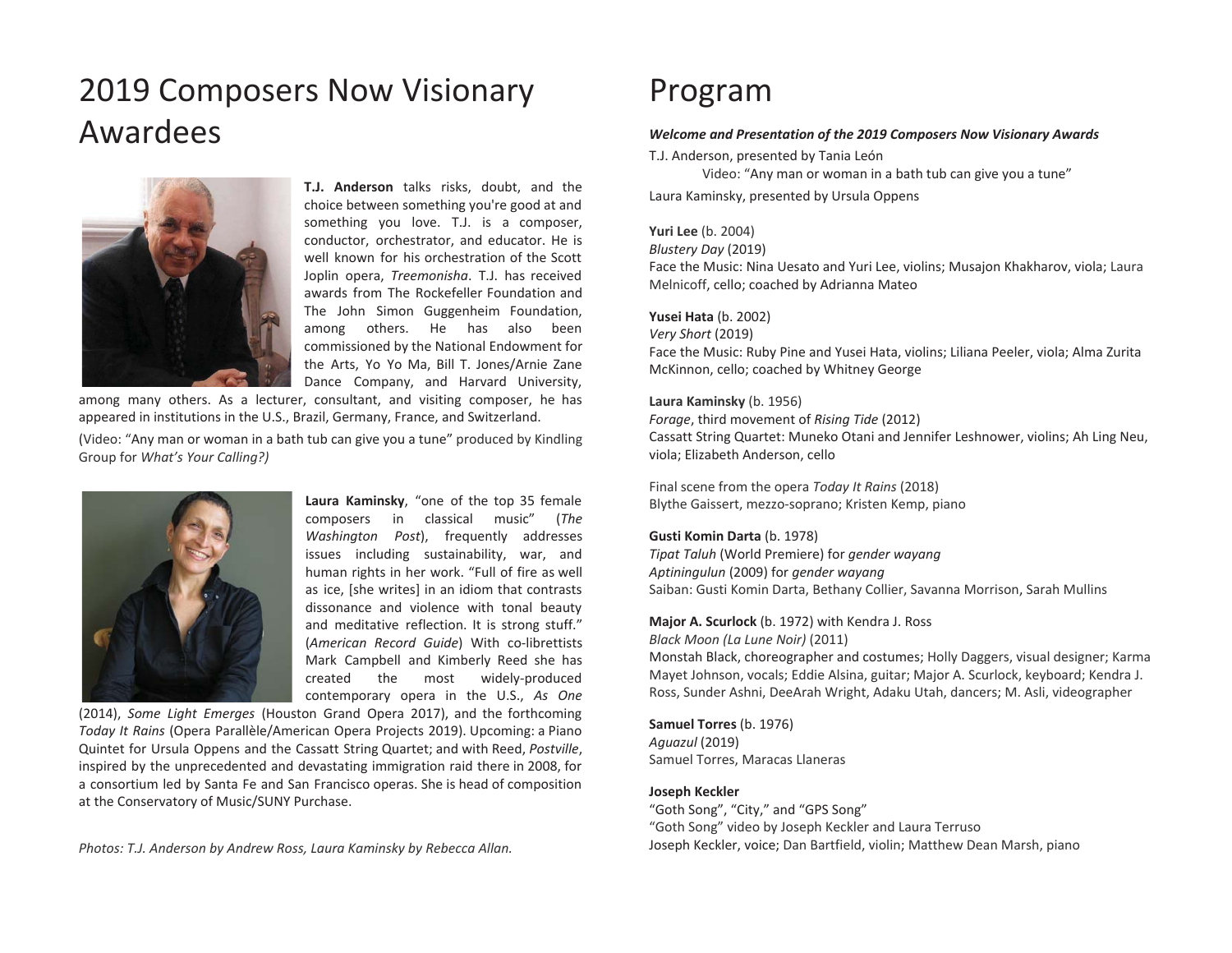### Notes on the Program

*Blustery Day* was written after being motivated to write a piece about wind while going on a walk on a frigid, windy day; the title was inspired by a phrase from one of the tales of Winnie the Pooh later on. The piece illustrates the transformation of the wind, from a breeze to a gust of wind. The calmness at the beginning represents a gentle breeze, and the waltz-like rhythm reflects the movement of the leaves being carried away by it. As the energy picks up and the dynamics get louder, the breeze gains speed and power. At the climax, a tree is not able to hold its ground and falls down, and calmness is brought once again - as if the wind, now barely a breeze, is satisfied with its work.

*Very Short* is written in three movements. Each one of these movements is meant to have a different and specific feeling to it. The first movement feels heavy; the second feels airy; and the third feels heavy and airy. Additionally, the intention is that there is a lot of contrast but have some connections that makes the piece whole.

**"Forage"** is the third of four movements from *Rising Tide* (2012), my sixth string quartet. The work was commissioned by the Fry Street Quartet for The Crossroads Project, a multi-layered and multi-disciplinary collaboration that is a passionate yet reasoned response on the part of artists and scientists to the ongoing crisis our world faces if we ignore the impact of climate change, do not accept the human responsibility for its creation, nor take rigorous and impactful steps to alter the course. The thematic structure of the quartet—*H2O*, *Bios*, *Forage*, and *Societas*—adheres to the conceptual framework delineated by physicist Dr. Robert Davies, who initially conceived The Crossroads Project, and is among the most vocal, fervent, and learned scientists working in the field today. Since its premiere in 2012, the Crossroads Project has been presented across the U.S. and abroad over 50 times and has been recorded on the Navona Records label.

*Today It Rains* (2018), commissioned by Opera Parallèle in association with American Opera Projects, opens in San Francisco in March. With music by Laura Kaminsky and libretto by Mark Campbell and Kimberly Reed, *Today It Rains* was inspired by a pivotal event in the life of artist Georgia O'Keeffe. On April 27, 1929, O'Keeffe boarded a train in New York with her friend and fellow artist Rebecca Strand and arrived in Santa Fe three days later, soon to be transformed by the area's landscape. The opera imagines O'Keeffe's personal journey on this seminal train ride as she reexamines her tumultuous marriage with photographer Alfred Stieglitz, her artistic stasis, and her need for new inspiration to guide her work. In the closing Scene 11, O'Keeffe rhapsodizes about the new landscape she sees from her compartment. As the train reaches its destination, she bids farewell to all of her apprehensions and emerges from the train into the bright morning.

Creating *tipat* is a devotional craft done in every Hindu Balinese household. To make *tipat*, you start with a simple young coconut leaf, form it into circular loops, then tuck and weave the loops to make a variety of different shapes. *Tipat* can range from very simple creations made for daily offerings to more intricate arrangements for use in temple or community ceremonies. Because simple *tipat* are so common in Bali, many people find them unremarkable, but I think that some of the most interesting things can be made with simple elements. I find many similarities between making *tipat* and composing, then, where I first search for the right sounds and then weave them into circles to make a melody. Each melody then gets linked to its neighboring melody, a process that creates interesting, unique compositions that range from simple to complex. Watching my mother create *tipat*  at home, I was moved to compose a series of pieces for *gender wayang* using *tipat-*related themes – an egg, a grasshopper, a duck. Inspired by the easy-to-make egg *tipat*, my composition *Tipat Taluh* has a sweet, easy-to-sing melody that evokes the simple, soft, and delicate qualities of an egg.

This piece was born in 2009 when, in the midst of happily playing music, I had the sudden urge to compose a piece for my father who had died two years earlier. Hours later, ideas started coming, with my mind and heart working together to create a masterpiece worthy of this extraordinary man, my first music teacher. In commemoration of my father, this piece is titled *Aptiningulun*, a composite of two Sanskrit words meaning "My Heart."

*Black Moon* is an Interdisciplinary multimedia work in two acts, which paraphrases Arnold Schoenberg's groundbreaking melodrama *Pierrot Lunaire*. This new parody of *Pierrot* is an allegory for the Black American Male Experience as told through the story of Pierrot, a fictional character based on a Black Vaudevillian Performer with a futuristic twist. The text for *Black Moon* is derived from the original poems by French poet Albert Giraud, poems by Langston Hughes, and interviews of Black Men from the NYC community.

A *llanero* (plainsman) is a South American herder. The name is taken from the Llanos grasslands occupying western-central Venezuela and eastern Colombia. The Llanero were originally part Spanish and Indian and have a strong culture including a distinctive form of music. Traditional Llanero music uses the harp, the maracas and a small guitar called a cuatro. The joropo, a Llanero dance, has become the national dance of Venezuela and of the Llanos of Colombia. **Aguazul** is a town and municipality in the Department of Casanare, Colombia. Its economy is dependent on oil, other important products of its economy are livestock and rice. This Improvisational piece for Maracas Llaneras is inspired by a trip I did to Aguazul during my childhood; it was the first time for me to go deep in the Colombian Plains. Special thanks to Edmar Castañeda for sharing his knowledge on the Llanero Tradition.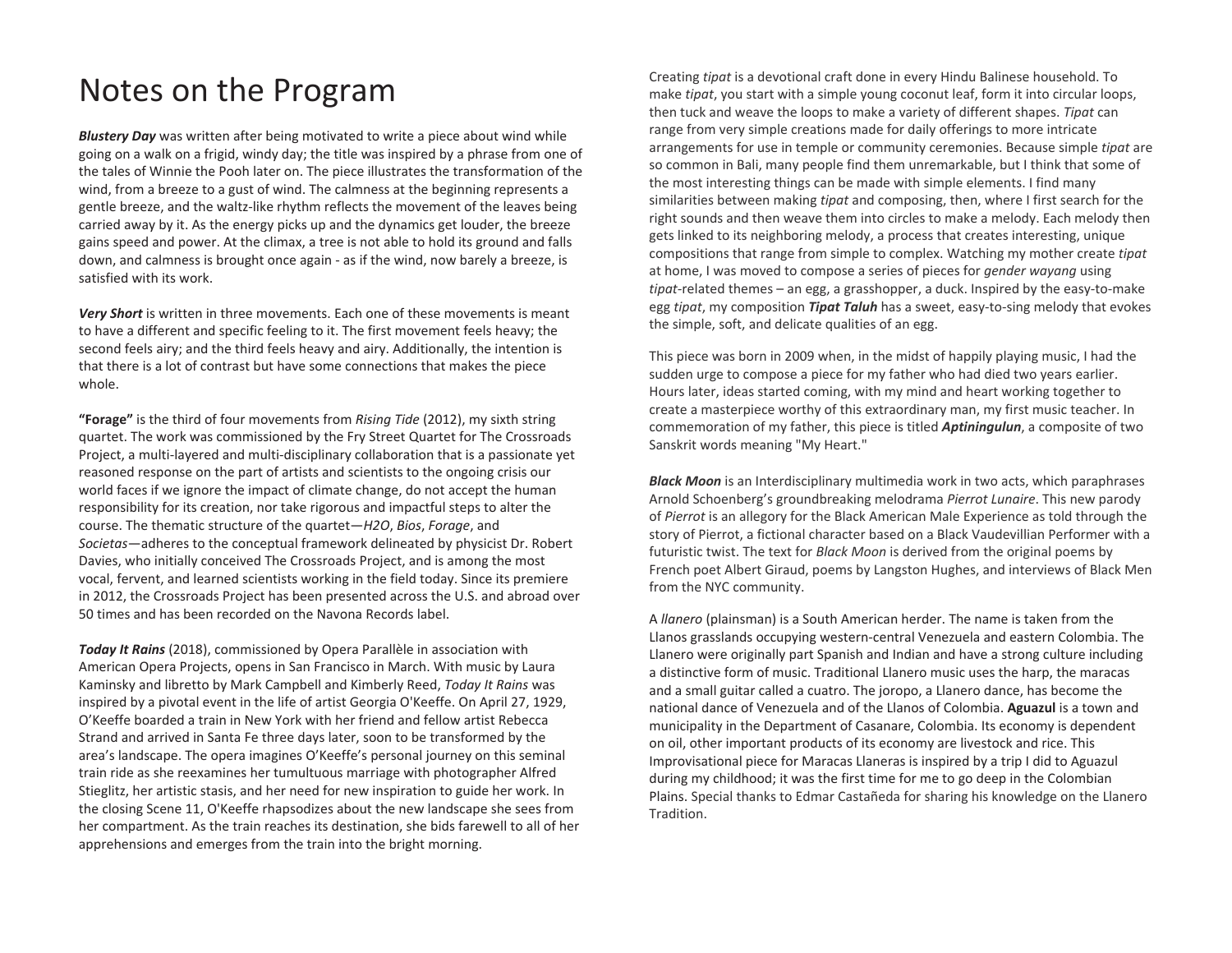## About the Featured Composers

**Yuri Lee** is an 8th grader at Tuckahoe Middle School in N.Y. and has been studying composition with Daniel Felsenfeld at The Juilliard School Music Advancement Program since 2016. She also participates in Face the Music and Manhattan Chamber Music as a violinist. Her pieces *Cherry Brownies* and *Plane Ride* won awards in Hear It LIVE!, a showcase concert hosted by Concordia Conservatory, in 2017 and 2018. She has been composing her first opera *Perseus and Medusa* based on Greek mythology since 2017. "Medusa Tango," a scene from the opera, brought her the honor to be a Luna Composition Lab fellow in 2018-2019 and the recipient of the Patrina Foundation Fellowship. Her goal in life is to make people happy with music. So, she founded the "Music Around Us Project," where she organizes concerts with young musicians for seniors in an assisted living facilities.

**Yusei Hata** is an 11th grader at Special Music School High School, studying composition and violin. He also attends the Juilliard School Pre-College Program studying composition and piano. He is a winner of the 2017 New York State High School Choral Composition Competition and the 2018 Community Music School of Webster University Young Composers Competition Level I. He was a finalist of the 2017 ASCAP Morton Gould Young Composers Award and an Emerging Composer of the 2016 Tribeca New Music Young Composer Competition. Yusei's music has been performed by The New York Philharmonic, pianist Erika Dohi, Contemporaneous, the Curtis Institute Faculty, college students of the Juilliard School, and members of Face the Music. He is second violinist in the Face the Music Quartet Program in collaboration with ETHEL, and he is concertmaster of Face the Music.

Originally from the village of Pengosekan, Bali, **Gusti Komin Darta** stands out as a leading composer, performer, and teacher of his generation. Born in 1978, he first studied music with his father, renowned musician Gusti Ketut Kerta, and began performing professionally for shadow puppet plays (*wayang*) at the age of 9. As a teenager, he enrolled at the national arts conservatory, now known as the Indonesian Institute for the Arts. Gusti Komin is a founding member of the virtuosic Balinese gamelan *Çudamani* and has toured extensively throughout Europe and the United States. For more than a decade he has taught Balinese instruments to local and foreign students out of his family home located a short distance from the village of Ubud. Komin currently performs and teaches widely along the U.S. east coast and is eagerly sought after as a composer, performer, and educator. He is Founding Director of the innovative chamber gamelan Saiban, and holds teaching positions at Bucknell University (PA), Queens College (CUNY), and with New York City's acclaimed Gamelan Dharma Swara.

**Major A. Scurlock**, BM and MM in Piano Performance from The Juilliard School, is an artist of unique talent and drive—an attribute equaled only to his love and passion for music and the arts. His piano playing is both powerful and commanding with elements of true lyricism. Major is currently a Piano Faculty member of The Juilliard School's Music Advancement Program and has had his works performed locally and nationally with great acclaim. He has worked with various choreographers including Hope Boykin (Hope Boykin Dance), Germaul Barnes, Caitlin Trainor (Trainor Dance), Christian Van Howard (Alvin Ailey American Dance Theatre School), and Desmond Richardson (Complexions).

**Samuel Torres** is one of today's most versatile Latin jazz artists. Shortly after arriving in the U.S., his career took a dramatic turn when he was tapped by famed Cuban trumpet virtuoso Arturo Sandoval. He spent four years touring and recording with the jazz great, polishing his ever-expanding talents while attracting the attention of renowned jazz, Latin pop, and salsa artists with whom he would eventually perform, arrange, produce, and record, including luminaries such as Tito Puente, Paquito D'Rivera, Chick Corea, Ricky Martin, and Shakira. His talents have also been featured in concerts with classical orchestras such as Berlin Symphoniker and Los Angeles Philharmonic. In 2006, Torres released *Skin Tones*, his debut recording as a leader, trumpeted by *JazzTimes* magazine as "at once intelligent, sophisticated and explosive." Then came *Yaoundé*, which draws from the deep reservoir of Colombian folkloric traditions Torres has cultivated, as well as African sonorities and shadings of funk and avant-garde jazz.

**Joseph Keckler** is singer and writer. He was recently described as a "major vocal talent who shatters the conventional boundaries" by *The New York Times*. His concerts and live performances have recently been seen at Lincoln Center, The Adult Swim Festival, and Centre Pompidou. He has created several evening-length performance pieces and numerous songs and videos. His piece *Train With No Midnight*, commissioned by Beth Morrison Projects, MCA Chicago, and Dartmouth, premiered at Prototype 2019 and his forthcoming performance *Let Me Die* is commissioned by FringeArts and Opera Philadelphia. His writing has appeared in *Literary Hub* and *VICE*. *Dragon at the Edge of a Flat World*, a collection of his essays and stories was published last year by Turtle Point Press. Awards include Creative Capital, NYFA, and Franklin Furnace. He made his off-Broadway debut as Chaliapin in *Preludes* at Lincoln Center Theater. He is currently working on projects in the realms of music, art, and TV.

**"GPS Song"** and **"City"** appear in the cycle of monologues and songs *Train With No Midnight*, which premiered in Prototype 2019. "City" was also featured in The Civilians' *Rimbaud in New York* at BAM.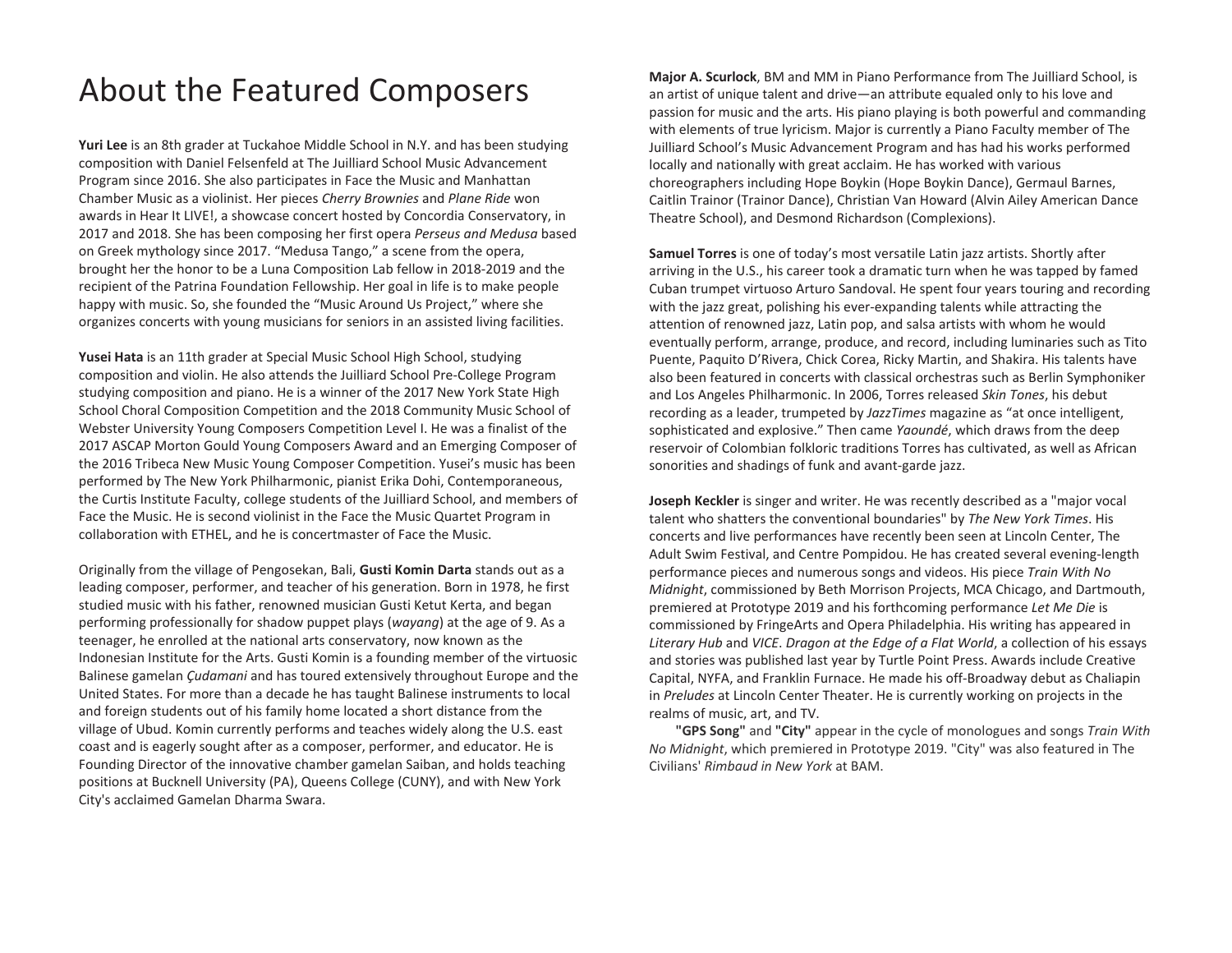# About the Performers and **Organizations**

**Luna Composition Lab**, founded by acclaimed composers Missy Mazzoli and Ellen Reid with **Kaufman Music Center**, is a program that addresses the gender imbalance among professional composers. Luna Composition Lab provides aspiring young female, non-binary, and gender non-conforming composers ages 13-19 from across the United States with one-on-one mentorship and bi-monthly Skype lessons with an established female composition mentor, a culminating performance opportunity in New York City, and instant access to a network of professional performers and composers. By connecting young women with established female professionals Luna Lab provides positive role models, fosters confidence, and gives these young women an outlet for unique self-expression. Luna Composition Lab is the only program of its kind in the United States, and was founded in partnership with Face the Music at the Kaufman Music Center in New York City.

**Face the Music** is **Kaufman Music Center**'s contemporary music education program for teenagers, and the country's only youth orchestra dedicated to post-genre music by living composers. It features a collection of ensembles, including chamber orchestras, a jazz big band, an improvisation collective, string quartets, and mixed chamber-groups, dedicated to studying and performing experimental, new-classical, new-jazz, and avant-garde music written exclusively by living composers. Composers Now extends a special thanks to Vasudevan Panicker, Director of Face the Music.

The **Cassatt String Quartet** was the first quartet chosen for Juilliard's Young Artists Quartet Program. Since then, they have performed at New York's Alice Tully Hall, and Weill Recital Hall at Carnegie Hall, Tanglewood Music Theater, the Kennedy Center in Washington, DC, Théâtre des Champs-Élysées in Paris, and the Beijing Central Conservatory in China. At the Library of Congress, the Cassatt performed on the library's matched quartet of Stradivarius instruments, and they performed the complete Beethoven Quartet cycle three times at the University at Buffalo. The Cassatt has been heard on NPR's Performance Today, Boston's WGBH, and New York's WQXR and WNYC. They have 30 recordings, and were named three times to Alex Ross' 10 best classical recordings of the year in The New Yorker magazine. The quartet is named for the celebrated American impressionist painter Mary Cassatt. Cassattquartet.com

Today's performance by the quartet is funded in part by the Ditson, Copland, and Amphion Music funds, and the New York State Council on the Arts with the support of Governor Andrew M. Cuomo and the New York State Legislature.

Mezzo-soprano **Blythe Gaissert** has established herself as a preeminent interpreter of some of the brightest stars of new classical music. A true singing actress, she has received critical acclaim for her interpretations of both new and traditional repertoire in opera, concert, and chamber repertoire, performing in the leading opera houses and music festivals and concert halls around the world including the Metropolitan Opera and the Los Angeles Philharmonic. 2018-19 engagements include *Today It Rains* with San Francisco's Opera Parallele, *Postville* with Cincinnati Opera NewWorks, Berlioz *L'Enfance du Christ* with Spain's RTVE Orchestra, and Beethoven's Ninth Symphony (Buffalo Symphony and Sarasota Orchestra).

Originally from Florida, vocal coach and accompanist **Kristen Kemp** has worked with numerous opera companies throughout the United States, including Cincinnati Opera, Michigan Opera Theater, Sarasota Opera, Utah Festival Opera, Martina Arroyo Prelude to Performance, Opera North, Chelsea Opera, and the Opera Theatre of Lucca, Italy, among others. Kristen has been a coach for Sherrill Milnes's V.O.I.C.Experience in New York, Florida, and Savannah since 2010. Kristen was also a music staff member at Sarasota Opera beginning in 2003, and the Studio Artist Director for five seasons. Currently Kristen is a vocal coach for the Opera Theater Department at Manhattan School of Music. Kristen received her Master's Degree in Vocal Accompaniment and Artist Diploma in Opera Coaching from the Cincinnati College-Conservatory of Music.

Founded in 2017, **Saiban** is a transcontinental contemporary Balinese chamber ensemble based in Lewisburg, Pennsylvania, USA, and Pengosekan, Bali, Indonesia. Committed to exploring the space between Balinese and American musical sensibilities, Saiban performs innovative new works and creative reimaginings of traditional music in flexible configurations ranging from 2-15 players. Saiban's rapidly-expanding repertoire is infused with elements from traditional gamelan, American jazz, western European art music, and experimental music.

**Kendra J. Ross** is a dancer, choreographer, and community worker from Detroit, who now lives in Bedford-Stuyvesant. As a performer, Kendra has traveled the world dancing for Urban Bush Women, DJ Kid Koala, MBDance, and Monstah Black. A recent Artist in Residence at Brooklyn Studios for Dance and a BAX Space Grantee, Kendra is currently a member of Ase Dance Theater Collective and Movement of the People Dance Company. Kendra is also the Founder/Director of a Bed-Stuy based art platform called STooPS. kendrajross.com